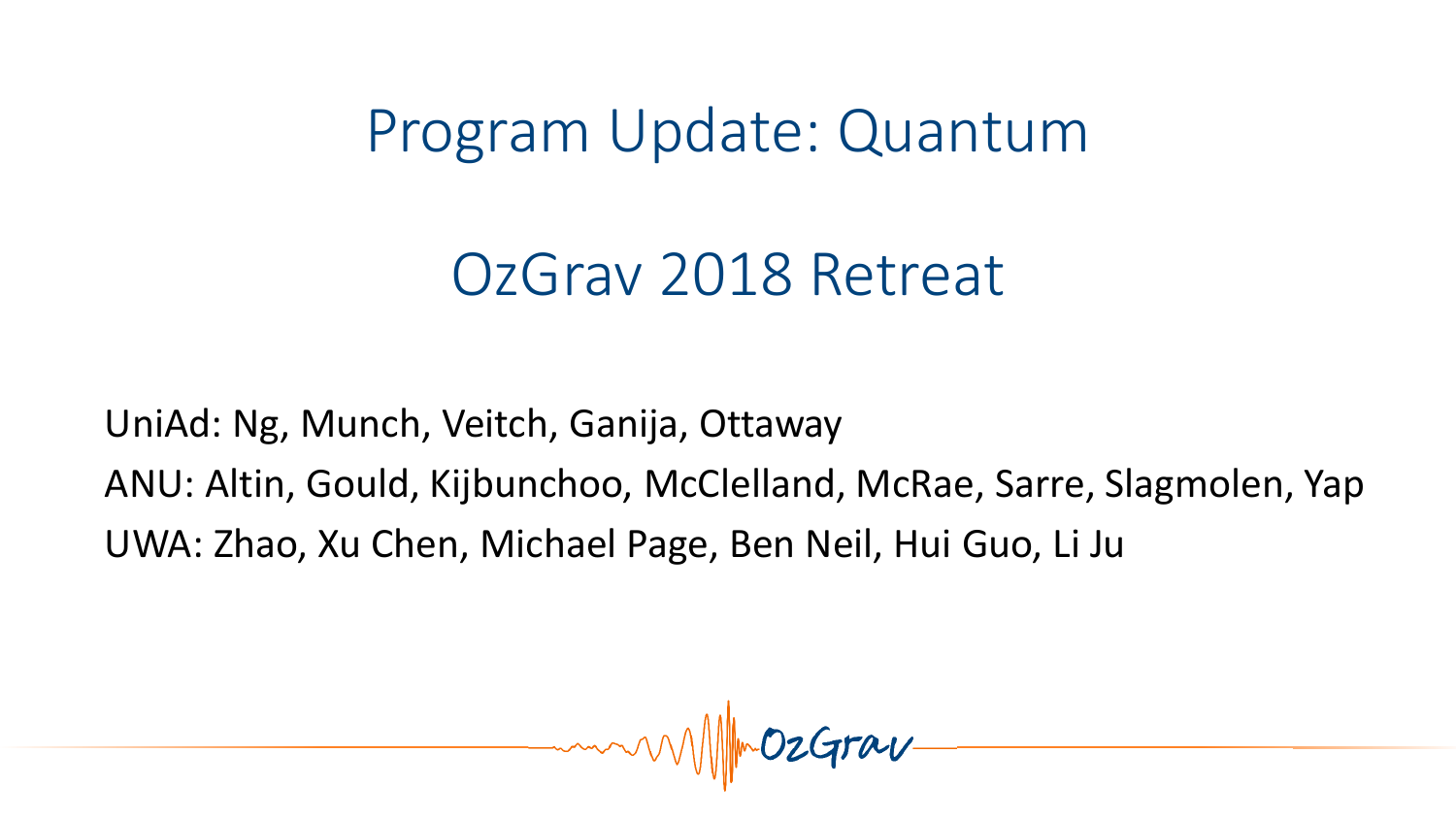# **Contents**

High-power 2um lasers for 3G detectors

- Tm-doped fiber master-oscillator-power-amplifier system (MOPA)
- Cryogenic Ho-doped YAG injection-locked-power-oscillator (ILPO)

Beating the standard quantum limit

- Squeezed light (10 Hz-10 kHz) source at 2um
- EPR frequency-dependent squeezing
- Squeezed-state reduction in quantum radiation pressure noise
- Intra-cavity squeezing
- White-light cavities

 $-mmvW\$ mOzGrav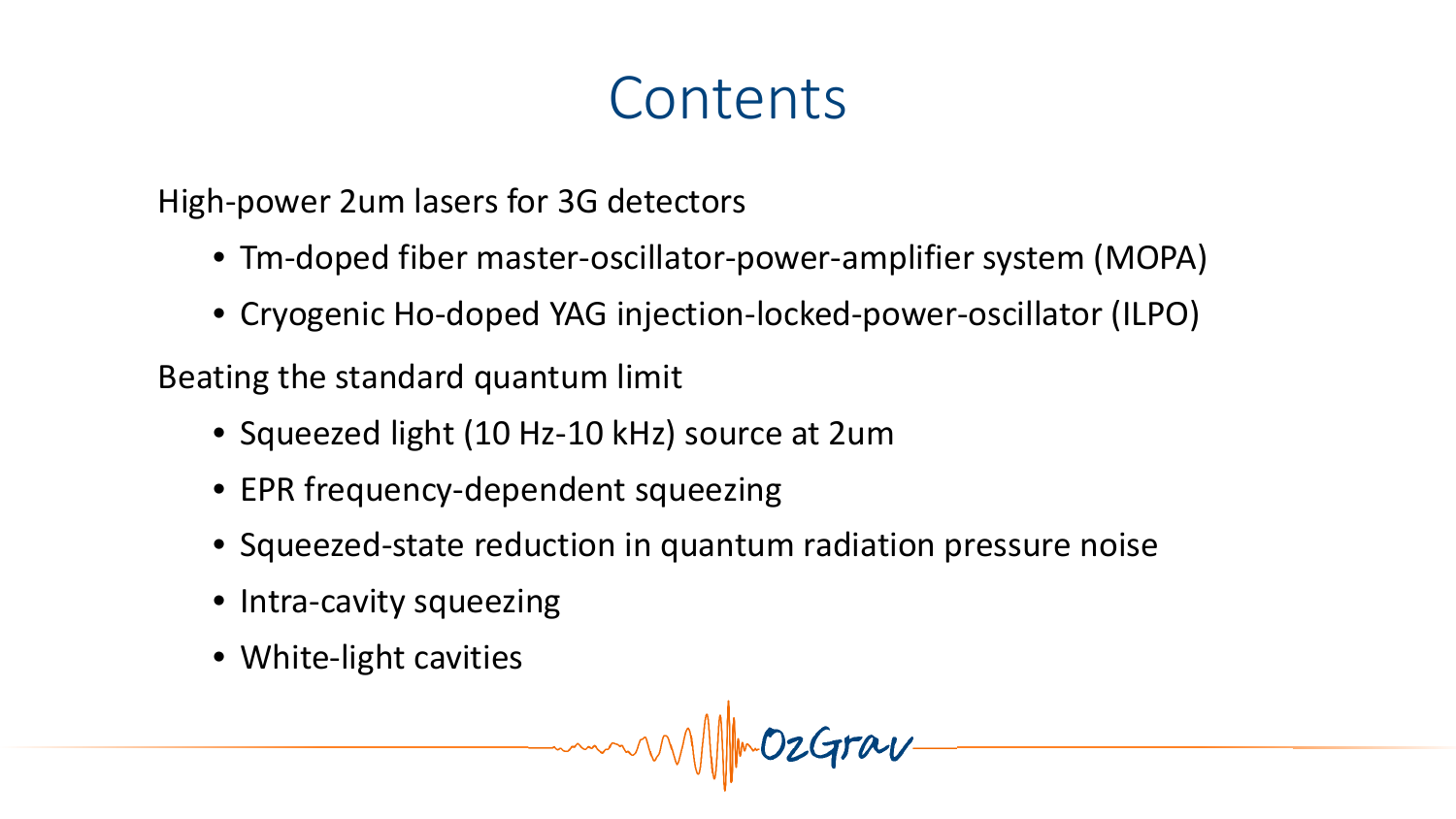## Tm:fiber MOPA 2um laser (UniAd/DST)

**Status** 

- Direct-diode-pumped single-frequency 2um source for squeezing and IFO development
	- demonstrated single frequency, 70 mW, linewidth < 200 kHz
	- need to improve decoupling from environment
- Fiber-laser-pumped higher power (1W?) 2um master oscillator for MOPA system
	- demonstrated single frequency, 250 mW



- Complete low-power seed source and frequency actuation
- Demonstrate higher power Tm:fiber master oscillator
- Begin development of first-stage power amplifier (PA)

-mondo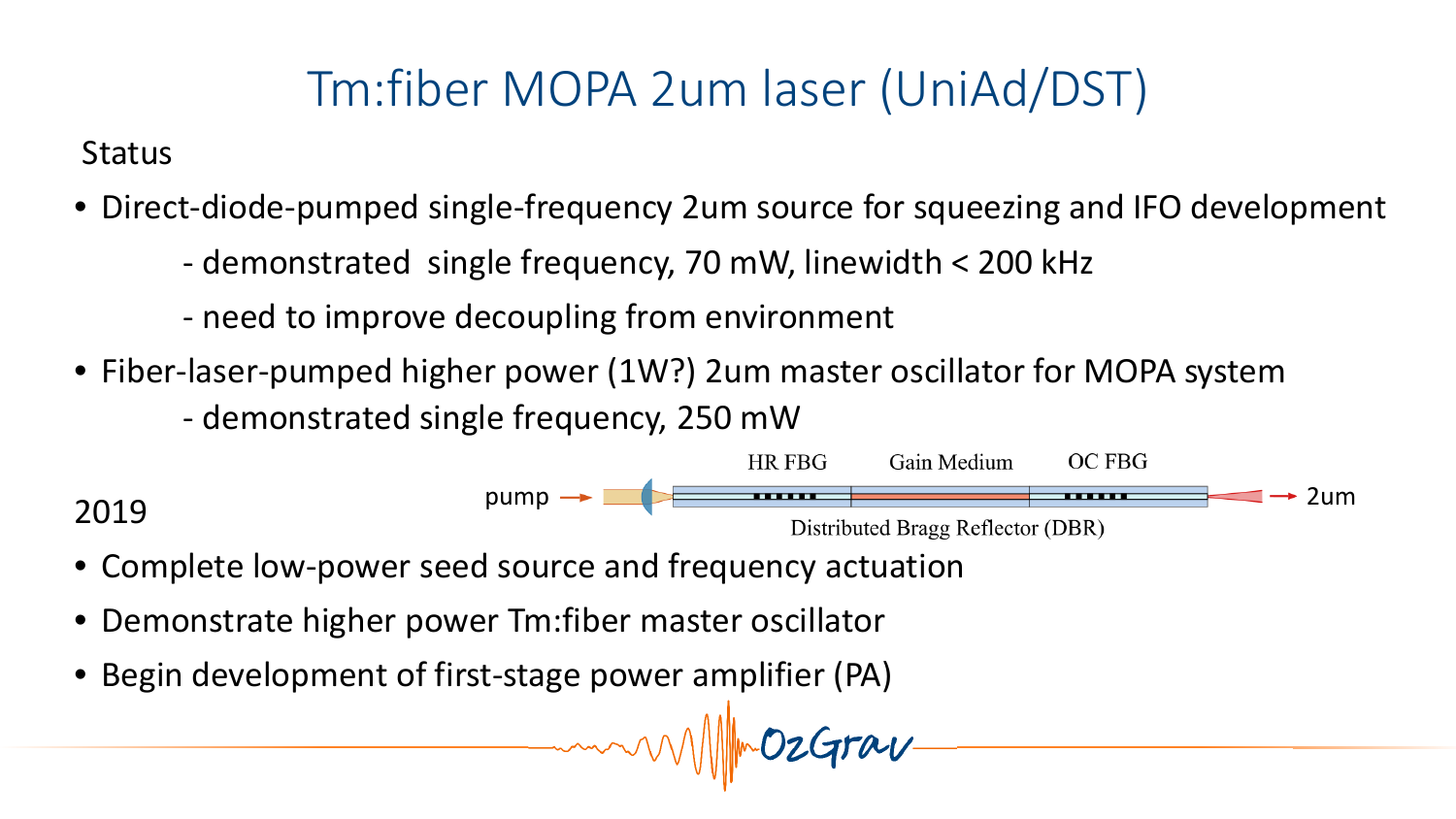## Cryogenic Ho:YAG ILPO 2um laser (UniAd/DST)

#### **Status**

- Most of cryostat components acquired
- Pump diodes for Tm:fiber pump sources tested
- Tm:fiber pump sources available via DST collaboration

- Confirm operation of cryostat
- High-precision spectroscopic measurement of cryogenic Ho:YAG gain medium
- Begin development of master oscillator

 $-mmNNMmOzGraw$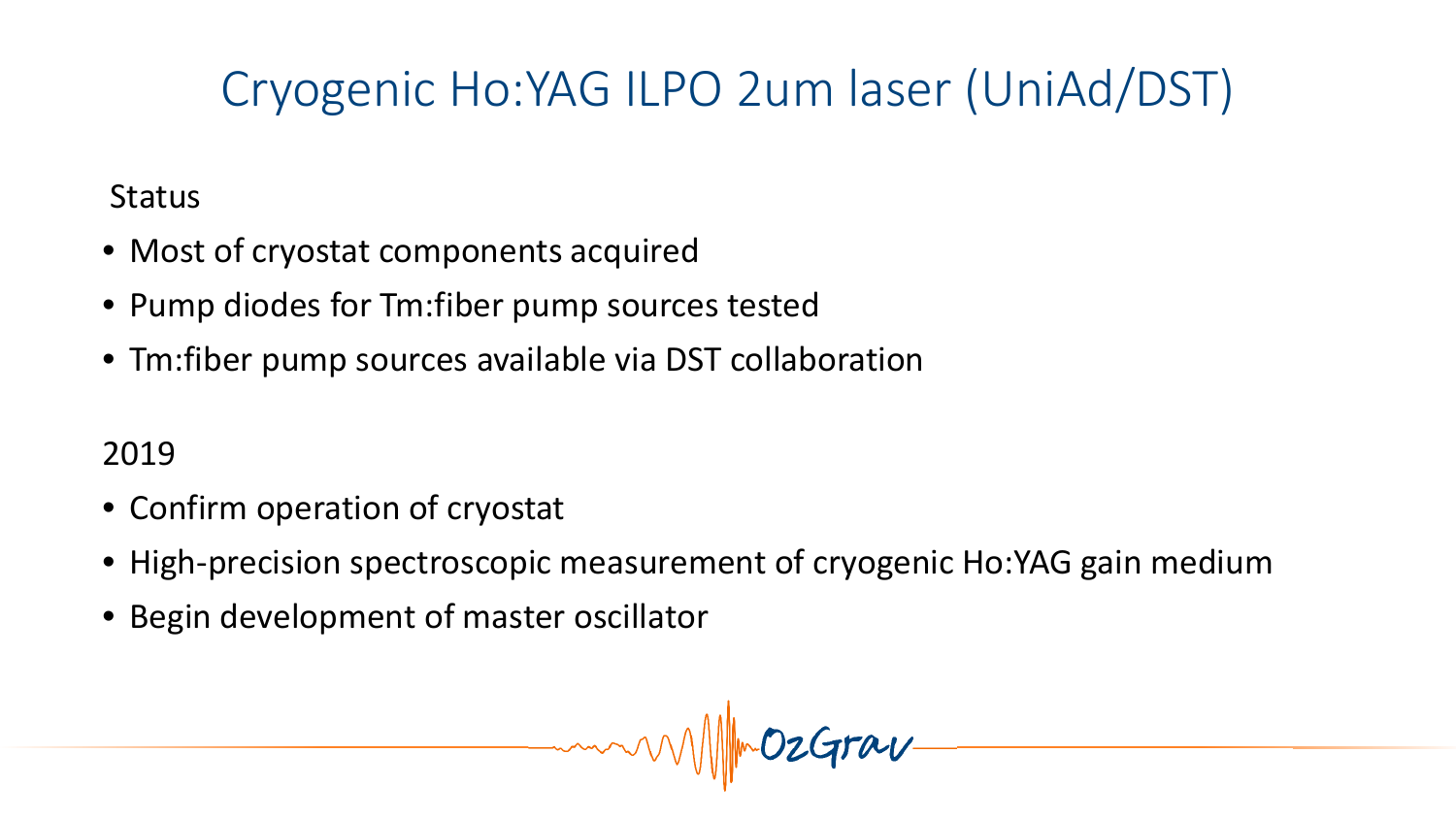#### Squeezed light source at 2um (ANU)

**Status** 

• Observed 4dB of quadrature-locked squeezing down to 500 Hz

- limited by scattered light, laser instability and photodetectors noise floor and quantum efficiency (QE) of 2 um photodetetors

- Stable seed lasers under development: ECDL @ ANU & Tm:fiber laser @ UniAd
- Discussing problem of inadequate QE with Caltech

2019

- Produce squeezing from 10 Hz with loss dominated by QE
- Commence effort to improve QE with Caltech

 $-mwvW/m0zGraw$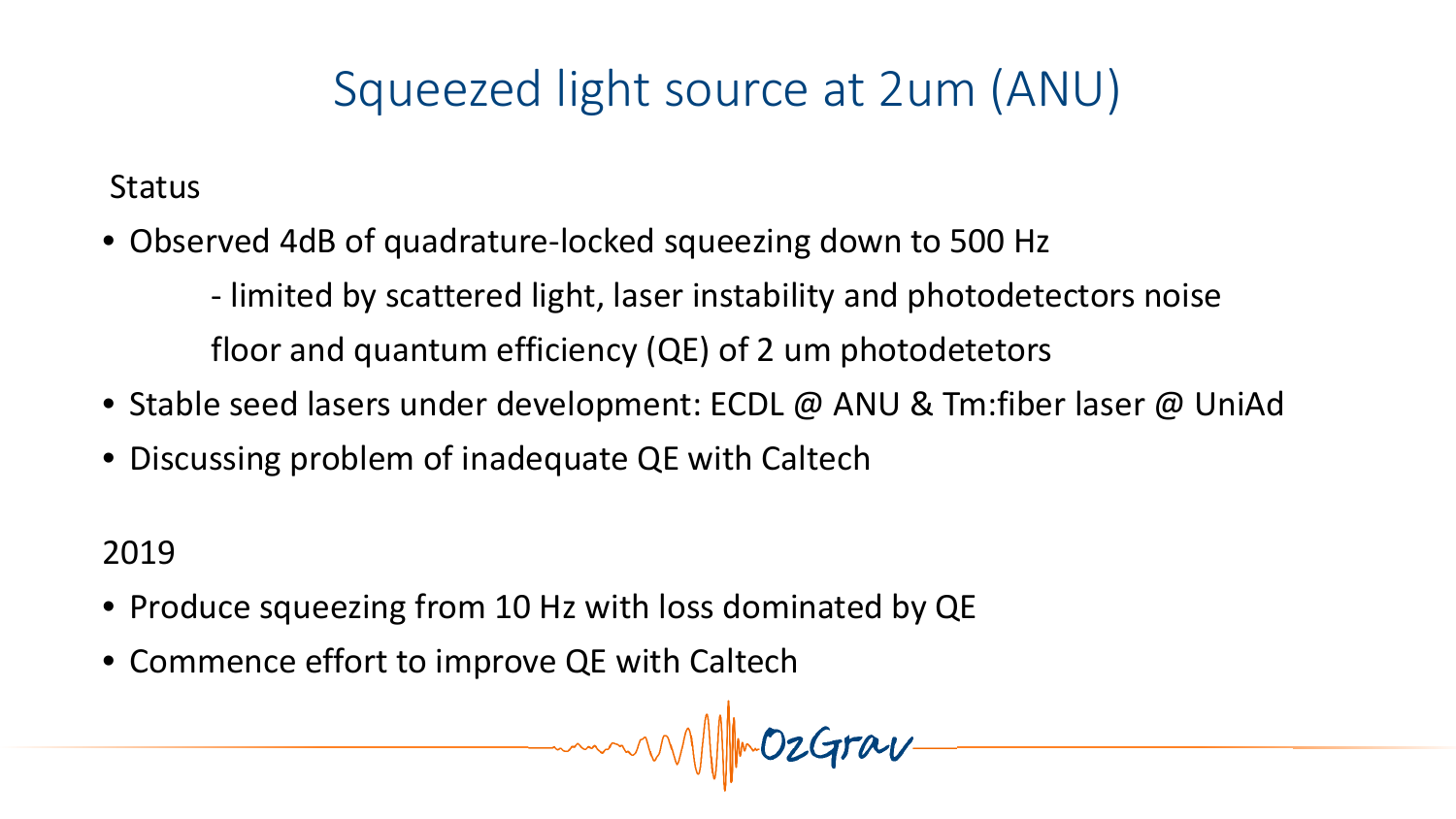### EPR frequency-dependent squeezing (ANU)

#### **Status**

- Bench-top experiment assembled
- First observation of frequency-dependent squeezing

- Complete experiment
- Write thesis (Yap)

 $-mmNNMmOzGrav$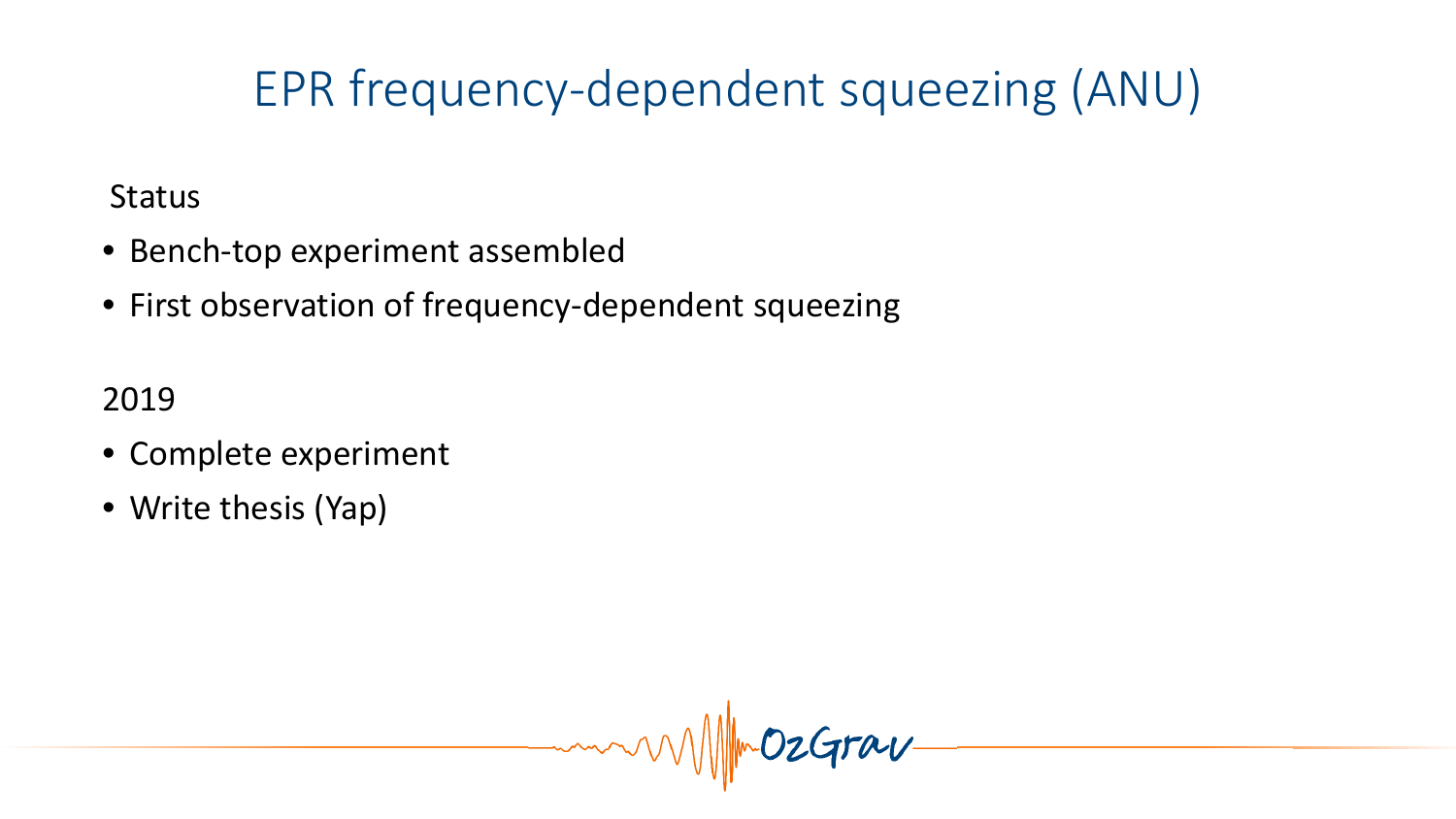Squeezed-state reduction in quantum radiation pressure noise (ANU/LSU)

**Status** 

- ANU squeezer installed at LSU
- Injected into LSU high-reflectivity single-crystal micro-resonator
- Observed 1.2 dB reduction in QRPN between 10 kHz and 50 kHz

2019

• TBD

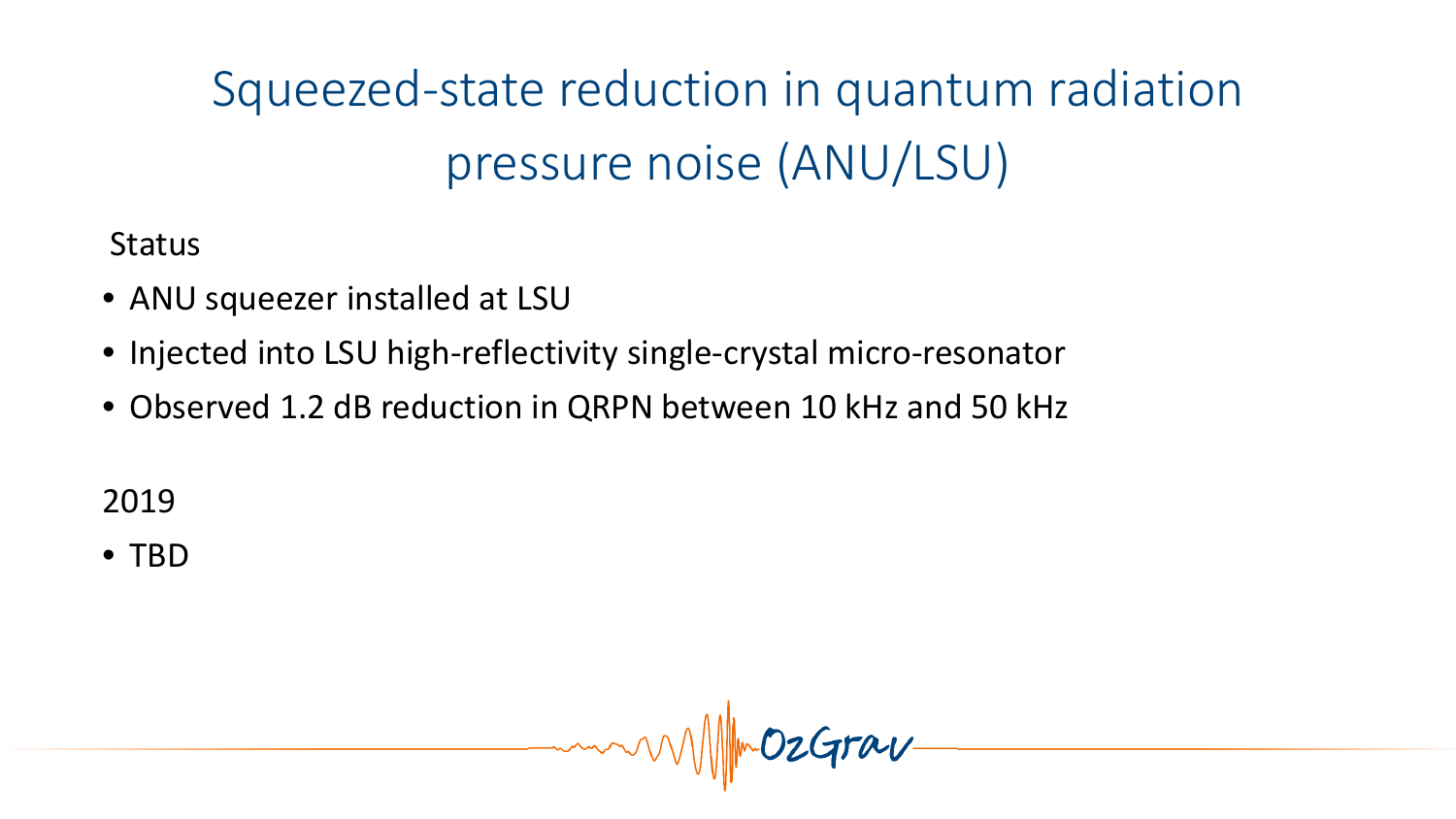## Intra-cavity squeezing (ANU/UWA)

**Status** 

- Optical parametric amplifier (OPA) assembled at ANU
- Finesse model under development.
- Classical OPA enhancement of optical spring setup at UWA

- Examine dynamics with signal injection ; build signal recycling cavity and servo bandwidth broadening; write Honours thesis
- ANU work with UWA to develop bench top optical spring enhanced squeezing and potential 80m cavity experiments.

 $-mmNNM/mOzGraw$